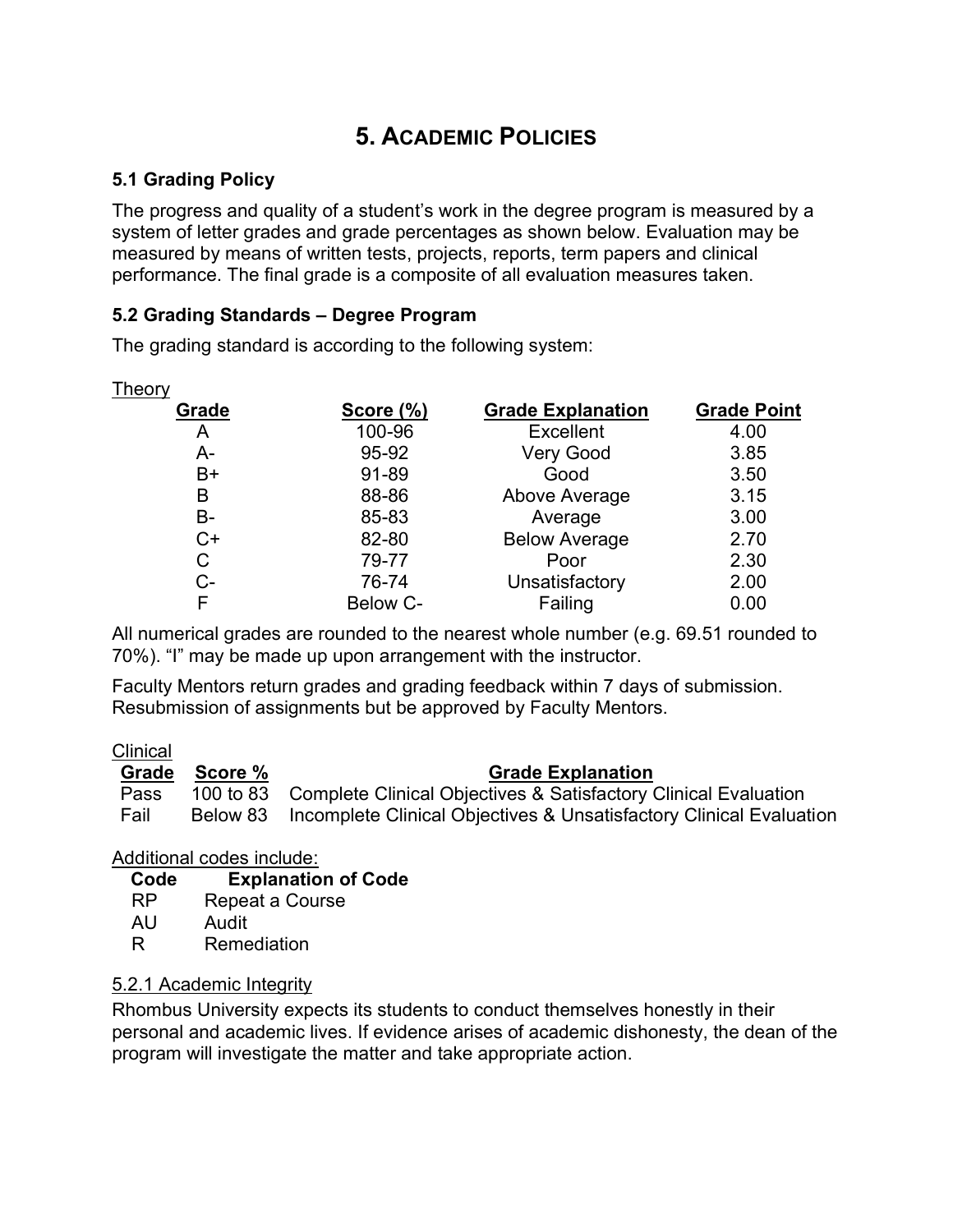#### Offenses Against Academic Integrity: Cheating: Cheating is never tolerated at RU.

Plagiarism: Plagiarism can occur intentionally or inadvertently. Intentional acts of plagiarism involve knowingly and willingly treating another person's work as one's own original work. It includes copying or imitating the words, sentences, outlines, or ideas of another person. Inadvertent plagiarism can occur when a student fails to properly cite original sources. Plagiarism will not be tolerated at RU. Therefore, all offenses of plagiarism will be reported to the dean of the program in which the offense occurred and an investigation will be made to determine what disciplinary action should be taken.

Aiding or Conspiring in the Commission of Plagiarism. Helping someone commit plagiarism is viewed as equally dishonest as plagiarism, for all participating parties.

Multiple Submissions: This offense occurs when a student submits a paper that was written for another course as if it were an original paper satisfying the requirements of the present course. Attempting to submit such work is deceptive and a form of academic dishonesty. On the occasion that a student's previous work has some potential for expansion, improvement, or to serve as a starting point for another line of thought (as with Doctrinal Summary/Synopsis) the student will be advised by the professor to what extent a particular previous work may be permitted. The professor may require that a copy of the previous work be submitted with the later work.

#### Consequences for Offenses Against Academic Integrity:

As a broad policy, the first attempt of an offense against academic integrity will result in a warning and clarification on plagiarism, or the offense, as well as the student needing to redo the assignment. Any subsequent identified offenses against academic integrity will result in dismissal as a student, unless administrative leadership has a reason for allowing alternative corrective actions. Offenses against academic integrity are evaluated on a case-by-case basis to determine the course of action.

### 5.2.2 Populi Proctoring Policy and Procedures

All Rhombus University students are required to select a proctor. This person will be approved by the University to proctor the examinations that students take while at the school. This is necessary to preserve the integrity of the examination process because not all exams are open book.

The proctor cannot be a relative of the student and cannot be a student enrolled at Rhombus. Some examples might include a college or university administrator or faculty member, a school superintendent or principal, a school or public librarian, a ministry director, or a pastor. Once the student has identified a proctor, the University will send that person an application form.

- 1. The proctor should complete the proctor application form as soon as possible in the term, no later than two business days before the exam is to be taken.
- 2. If the proctor is approved, they will receive the password for the exam by email.
- 3. The student must arrange with the proctor a time and place for the examination to be administered. The proctor must be present in the room (physical or zoom with webcam and sharing full screen) with the student during the entire time the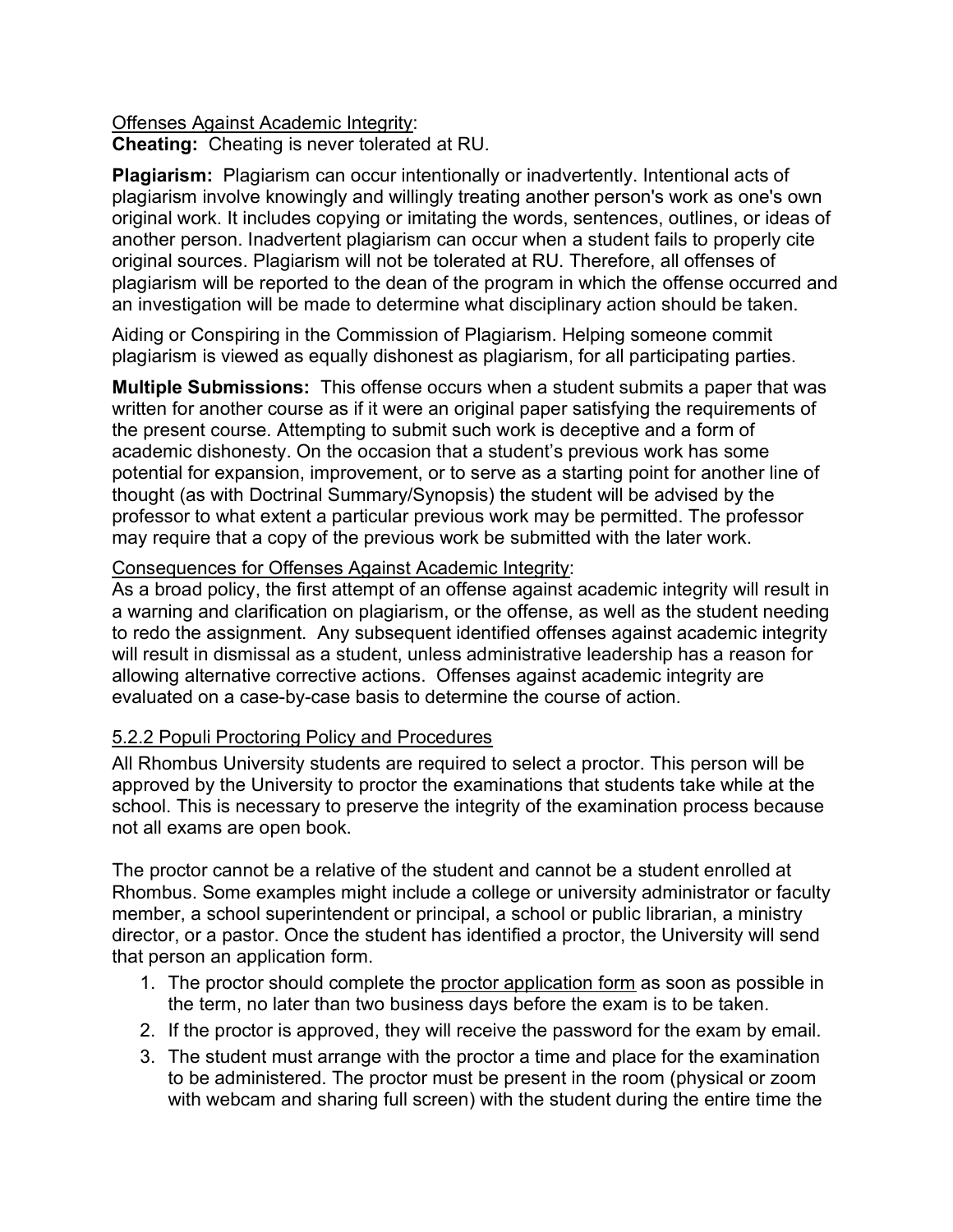examination is being taken. The proctor must ensure that the student does not use textbooks, notes, study guides, or the Internet to look up answers to test questions.

- 4. At the time of the exam, the proctor must ask the student to show a governmentissued ID to verify that the person taking the test is indeed the student whom they had signed up to proctor.
- 5. Then, the student will log into our Populi LMS and click on the link to the exam.
- 6. The proctor will enter the password they received by email in step #2, and the student may begin the exam. The proctor should be sure not to share the password with the student or let them see it. You may watch a detailed video of steps 5 & 6 here.
- 7. The proctor should remain present until the student has finished the exam to ensure the student doesn't cheat on the exam.
- 8. Most exams are automatically graded so the student will see their grade immediately. If the exam has essay or short answer questions, the professor will need to grade those, so the results will not be displayed immediately. The student will receive an email notification when these exams are graded completely.

If you need help with the proctoring process, please email registrar@rhombus.edu

### Populi Proctoring

Test proctoring lets you require your students to take tests with an observer present as a guard against cheating. Here's how it works:

- 1. You set up your test to require proctoring, or you add an exception to an unproctored test to require proctoring for specific students (see below). Students may also be required by the registrar to be proctored for all online tests.
- 2. When the student takes the test, Populi asks the proctor for contact information, including a mobile phone number.
- 3. Populi sends the proctor a check-in code via SMS. After the proctor enters it, the student can take the test.
- 4. After the student submits the test, Populi sends the proctor a check-out code via SMS. The proctor must enter the code and check to verify that he did not observe any cheating.
- 5. If the proctor doesn't check out, the test is flagged for your review in the test history.
- 6. Proctored tests show you the contact info for the proctor and links it, if possible, to people already entered in Populi. This helps you contact the proctor to verify his identity.

All you need to do is to require proctoring for the test or individual students.

• You can require proctoring for all students by checking the box when setting up the test assignment or by setting *Proctored* on the test's page to Yes.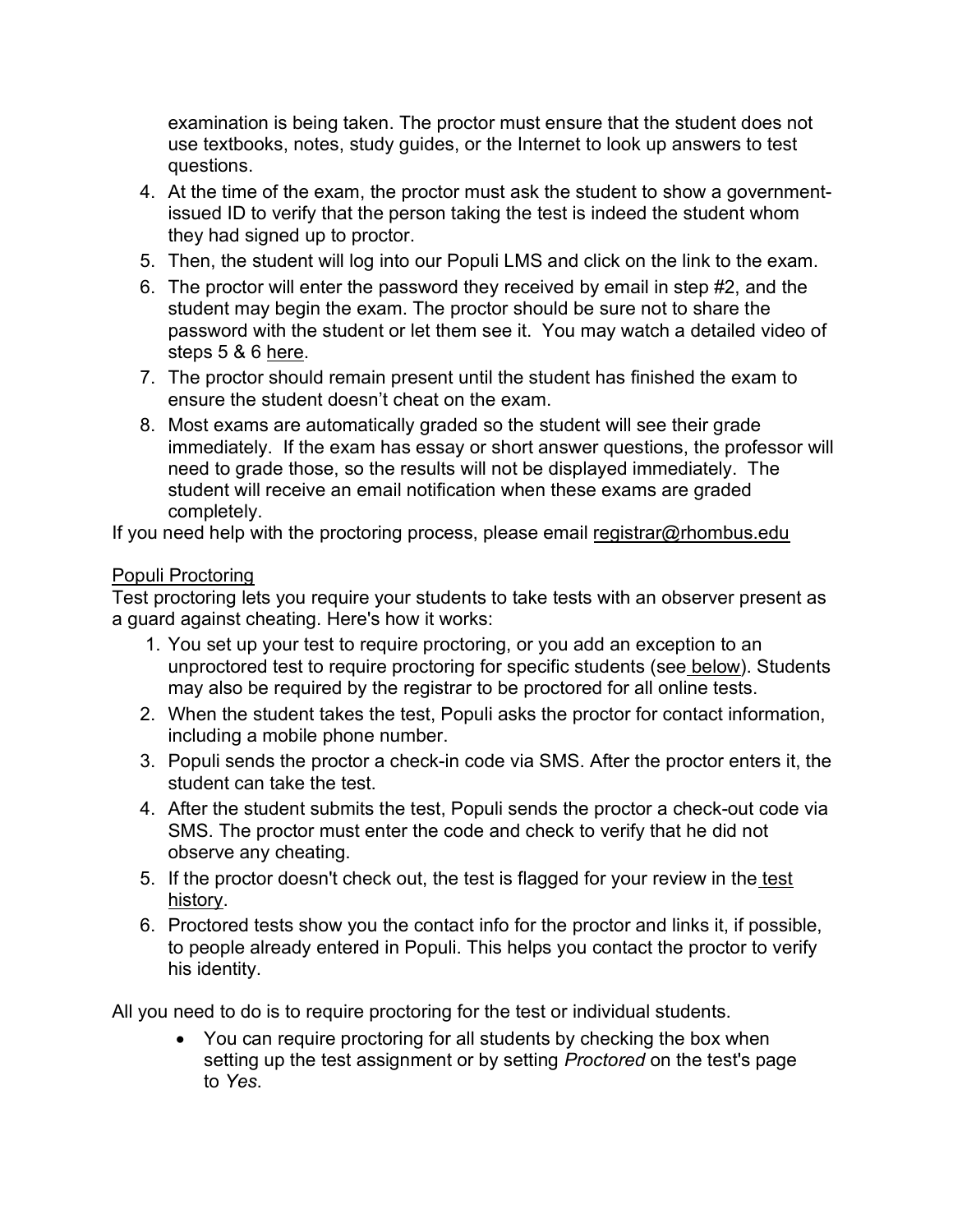• To require proctoring for individual students, add a proctoring exception (below).

#### **Exceptions**

You can add exceptions for individual students for test availability, time limit, and proctoring by changing the settings on the right column of the test's page.

#### Availability exceptions

If a student needs to take a test outside the availability window—say, he missed it due to illness—you can open up a time for just him to take the test.

- 1. Under Availability, click Add an exception.
- 2. Select the student from the drop-down.
- 3. Enter the new availability dates/times.
- 4. Repeat the above steps as often as you need.
- 5. Click to remove a student's exception.
- 6. Click Save.
- 7. To edit these exceptions, click **manage exceptions**.

Once you save, Populi will email the student about the new test window; he'll also see an alert on his dashboard about it when the time comes.

#### Time limit exceptions

If a student needs a different time limit than what you've set up for the test, you can add a time limit exception. You can add exceptions whether or not you've set up a time limit for this test.

- 1. Under Time limit, click Add an exception.
- 2. Select the student from the drop-down.
- 3. Select the new time limit setting from the drop-down.
- 4. Repeat the above steps as often as you need.
- 5. Click to remove a student's exception.
- 6. Click Save.
- 7. To edit these exceptions, click manage exceptions.

Once you save, Populi will email the student about the new time limit.

#### Proctoring Exceptions

If you wish to require proctoring for certain students or would like to excuse other students from being proctored, add a proctoring exception. You can add exceptions whether or not you've required proctoring for this test.

- 1. Under Proctored, click Add an exception.
- 2. Select the student from the drop-down.
- 3. Check Yes to require proctoring for that student or No to excuse him from being proctored.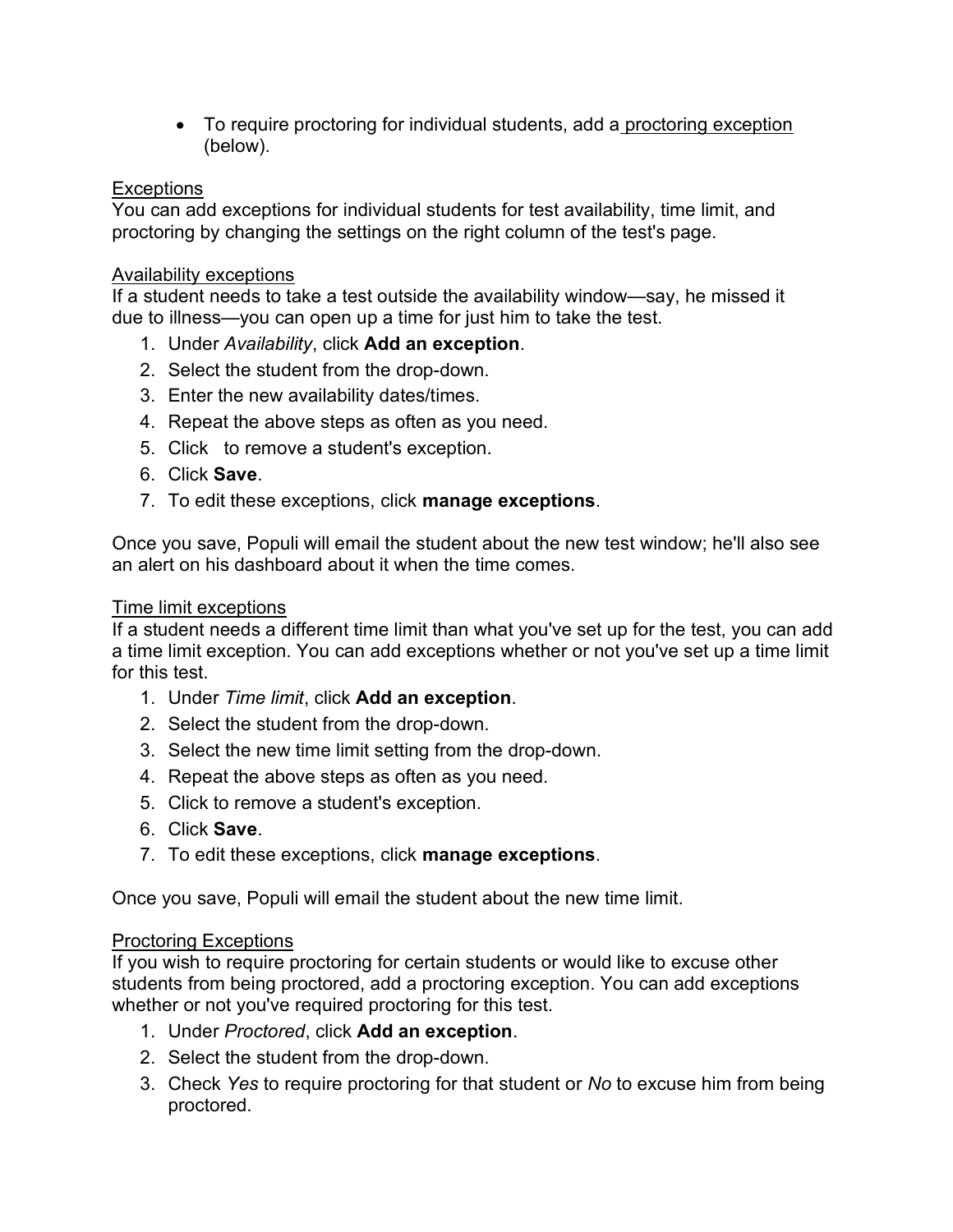- 4. Repeat the above steps as often as you need.
- 5. Click to remove a student's exception.
- 6. Click Save.
- 7. To edit these exceptions, click manage exceptions.

#### Proctor Requirements

Mastery of a course is determined by the successful completion of written work and two examinations: a mid-term and a final. Students should complete all assignments for the fourth class session before attempting to take the mid-term examination. The final examination should not be taken until all projects and assignments for the course have been submitted.

To assure the integrity of the courses, mid-term and final examinations must be taken in the presence of a proctor who has been approved by Rhombus.

The proctor cannot be a relative of the student, and cannot be a student enrolled at Rhombus. Some examples might include a college or university administrator or faculty member, a school superintendent or principal, a school or public librarian, ministry director, or a pastor.

To become an approved proctor, follow the steps below:

- 1. Complete the online application form, providing us with your name, the student's name for which you are proctoring, and your qualifications as proctor.
- 2. You will be notified via email when your proctor application has been approved.
- 3. Once you have been approved, you may follow the instructions linked here to proctor students' exams in our learning management system. You will also receive these instructions by email.

#### Proctor Name and Email:

First Name: Last Name: Email: Student Name: First Name: Last Name:

How do you know the student and what is your relationship with him or her? Are you related to the student? Yes No

The line below constitutes your electronic signature. By signing, you certify that all the information on the form is accurate, and that you will follow all the duties of the proctor, as listed above and here. Signed by: \_\_\_\_\_\_\_\_\_\_\_\_\_\_\_\_\_\_\_\_\_\_\_\_\_\_ Date: \_\_\_\_\_\_\_\_\_\_\_\_\_\_\_\_\_\_\_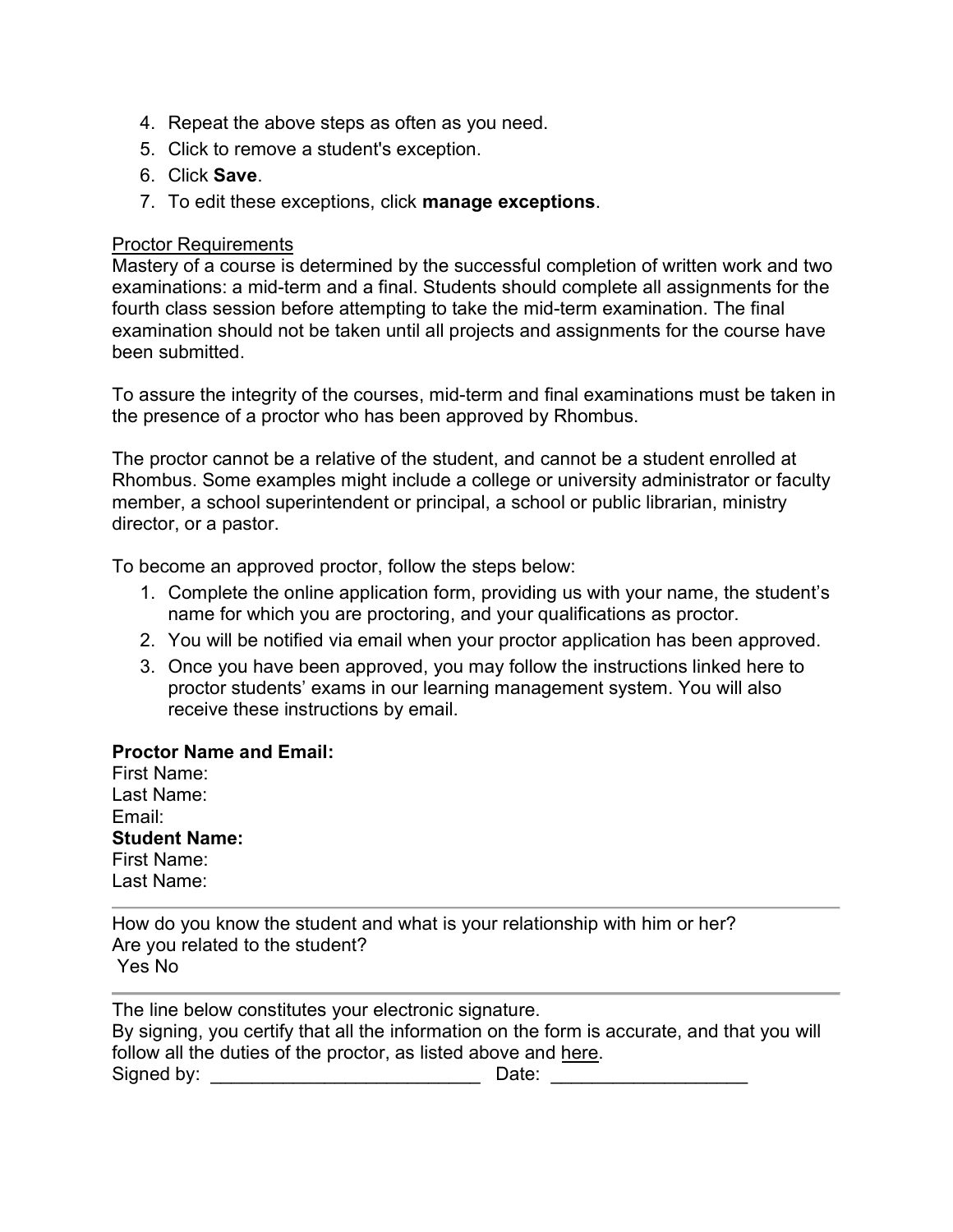### 5.3 Satisfactory Academic Progress (SAP) and Good Academic Standing

Rhombus University is responsible for measuring and enforcing satisfactory academic progress to ensure student progress towards graduation. To be eligible for ongoing enrollment, a student must be in good academic standing and must be making satisfactory progress towards the completion of a degree within a maximum timeframe. All enrolled students are evaluated after each semester to ensure that the minimum requirements are being met. Students who do not meet the minimum requirement will face expulsion from the program.

### Maximum Time to Complete a Degree

Rhombus students are required to complete all degree requirements within a percentage of the minimum credits required to degree completion. The maximum timeframe allowance is 150% of the published program length of the student's currently enrolled program of study. If a graduate degree requires completion of 36 credit hours, the reasonable length of time will be 36 hours  $X$  150% = 54. The student would be within their reasonable length of time during their first 54 hours of attempted course work but not beyond that. Students who exceed their maximum allowable time to completion face expulsion from the program.

### Quantitative Standard: Academic Completion Rate

Students are required to maintain a minimum quantitative Completion Rate, based on their degree program to remain eligible for ongoing enrollment. The Completion Rate is calculated by dividing a student's total earned credit hours by the student's total attempted credit hours. An attempted credit hour is defined as any credit hour the student remains enrolled in after the Census Date, including units that the student withdraws from. All students must successfully complete at least 67% of all credits attempted. Course grades of I, F, UF, PR and W represent credits attempted, but do not count towards the measure of credits satisfactorily completed.

Example A: If a student attempted 32 credits and successfully completed 26 of those credits (dropped 3 credits and failed 3 credits) the completion rate will be 26 credits earned divided by 32 attempted credits = 81.2% completion rate, therefore meeting the measurable progress component of this requirement.

Example B: If a student attempted 32 credits and successfully completed 20 of those credits, and dropped, failed, had an incomplete in, or withdrew from the other 12 credits, the completion rate would be 20 divided by 32 = 62.5% completion rate, and therefore does not meet the completion rate requirement and would not be eligible for ongoing enrollment or financial aid assistance.

### Qualitative Standard: Academic Standing

Students are required to maintain a fixed qualitative Grade Point Average (GPA) of 3.00 to remain eligible for both ongoing enrollment and Financial Aid. University policy requires that students maintain a cumulative 3.00 GPA throughout all course work. Repeated Courses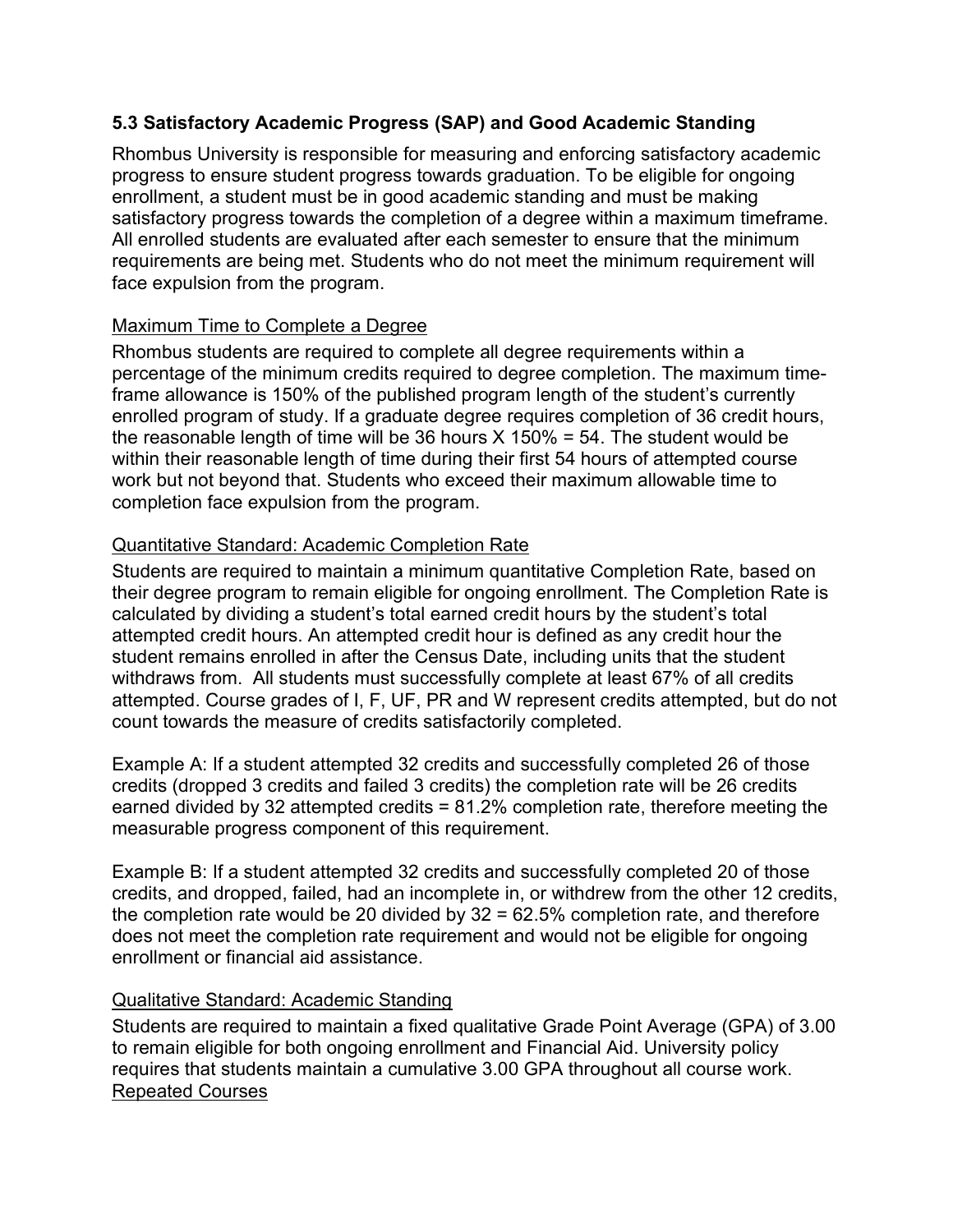Repeated courses will be counted as credit hours attempted but not earned when calculating the percentage of courses completed.

Repeated courses will affect the qualitative, quantitative, and time-frame measurements used to determine ongoing enrollment status.

### Appeals

Students who are dismissed from the program for failure to meet any of the requirements above may present an Extenuating Circumstances appeal to the Office of the Dean within one (1) week of notification. Appeals must be based on Extenuating Circumstances that seriously affected the student's academic performance.

Examples of Extenuating Circumstances include, but are not limited to:

- Death in the family.
- Disabling illness or injury to the student or immediate family member (that required the student's care).
- Emotional or mental health issue of the student that required professional care.
- Other extenuating circumstances that were beyond the student's control

Examples of supporting documentation includes, but is not limited to:

- Obituary/Death Certificate
- Documentation from the student's (or family member's) medical provider
- Statement from a third-party that is familiar with the circumstances (preferably in a professional capacity)

Appeals will not be accepted for any of the following reasons:

- Lack of knowledge/understanding of the SAP Policy at Rhombus
- Medical appeals for illness/injury/hospitalization that do not coincide with the semester(s) of sub-standard progress
- Work/Scheduling conflicts (including voluntary overtime)
- Acclimation issues with regard to being in a university setting
- Student has submitted a previous Extenuating Circumstances appeal, regardless of reason, and the student is still not meeting academic progress or good standing requirements
- Student is repeating courses to increase the student's GPA or the student is taking courses for degree requirements outside the student's current program
- Student is taking pre-requisite(s) for a degree program in which the student is not currently enrolled

The Dean will convene an Appeals Committee of two (2) faculty members who will thoroughly review each appeal. If the Appeals Committee needs clarification or additional information, the Dean will contact the student directly. Any requested documentation is to be submitted as soon as possible. Appeal decisions are final and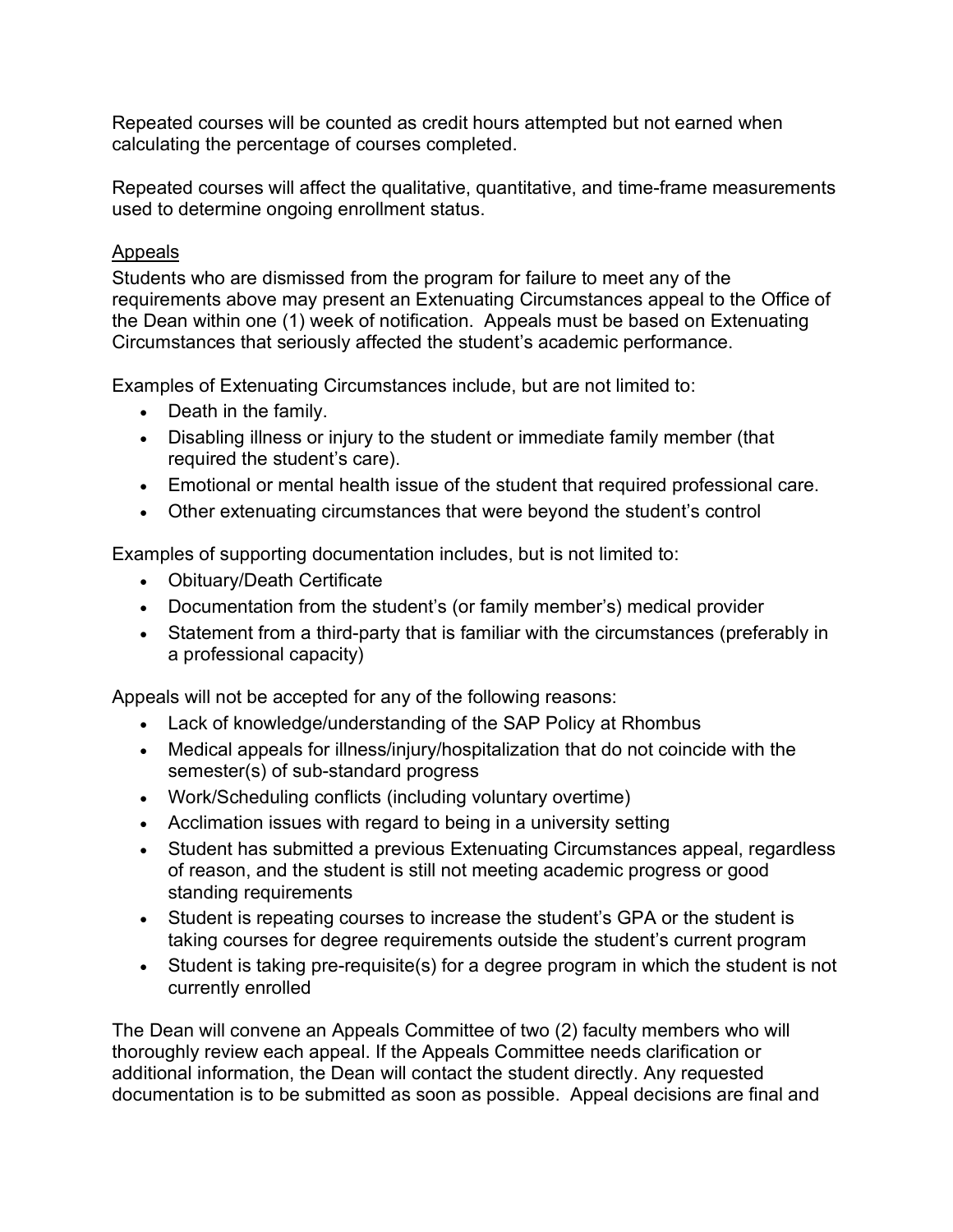will be emailed to the student within two (2) weeks of submission. Students are encouraged to submit their appeals and documentation as early as possible to avoid any further interruption of their studies.

A student who is readmitted on appeal will be placed upon Probation under an Academic Plan which will require monthly monitoring of their ongoing progress by their Academic Advisor. The Academic Plan will consider the student's GPA, faculty or clinical supervisor evaluations, rubrics demonstrating mastery of course competencies, etc., and quantitative measures such as maximum time frame, rate of progress, and/or time remaining to complete the program (see above).

If a student fails to abide by the terms of their Probation and Academic Plan, that student will be permanently dismissed from the program by the Academic Dean.

### 5.4 Non-Punitive (credit/no credit) grades

Specified clinical courses have a credit/no credit grade and are competency based, measured by a set of criteria communicated to students at the beginning of the course. If a student fails the course, it does not count against the cumulative GPA, but the student may not be able to continue courses until successful completion. More information about these courses are located under the specific degree information.

# 5.5 Auditing a Class, Non-Credit Courses and Repeating a Class

RU does not charge for auditing a course or for any course in which a grade assigned is not used in computing requirements for graduation. This does not apply to repeats of required courses which the student has failed. The right to audit and the extent of auditing differs from class to class and between instructors. Not all classes may be audited.

# 5.6 Failure to Complete the Program

There are four possible results if students fail to complete the program as originally enrolled. Failure to take the appropriate steps can lead to an F in the student's permanent records.

### Withdrawal

It is the student's responsibility to process an official withdrawal from class either in person or in writing to be sent to the Registrar. For the official record to identify as class as W for withdrawal, the student must withdraw by the end of the second week of classes.

### Leave of Absence

A LOA status can be granted once during a student's academic career. The leave cannot exceed a maximum of 180 calendar days. Please refer to the Leave of Absence (LOA) policy (5.13) for further information.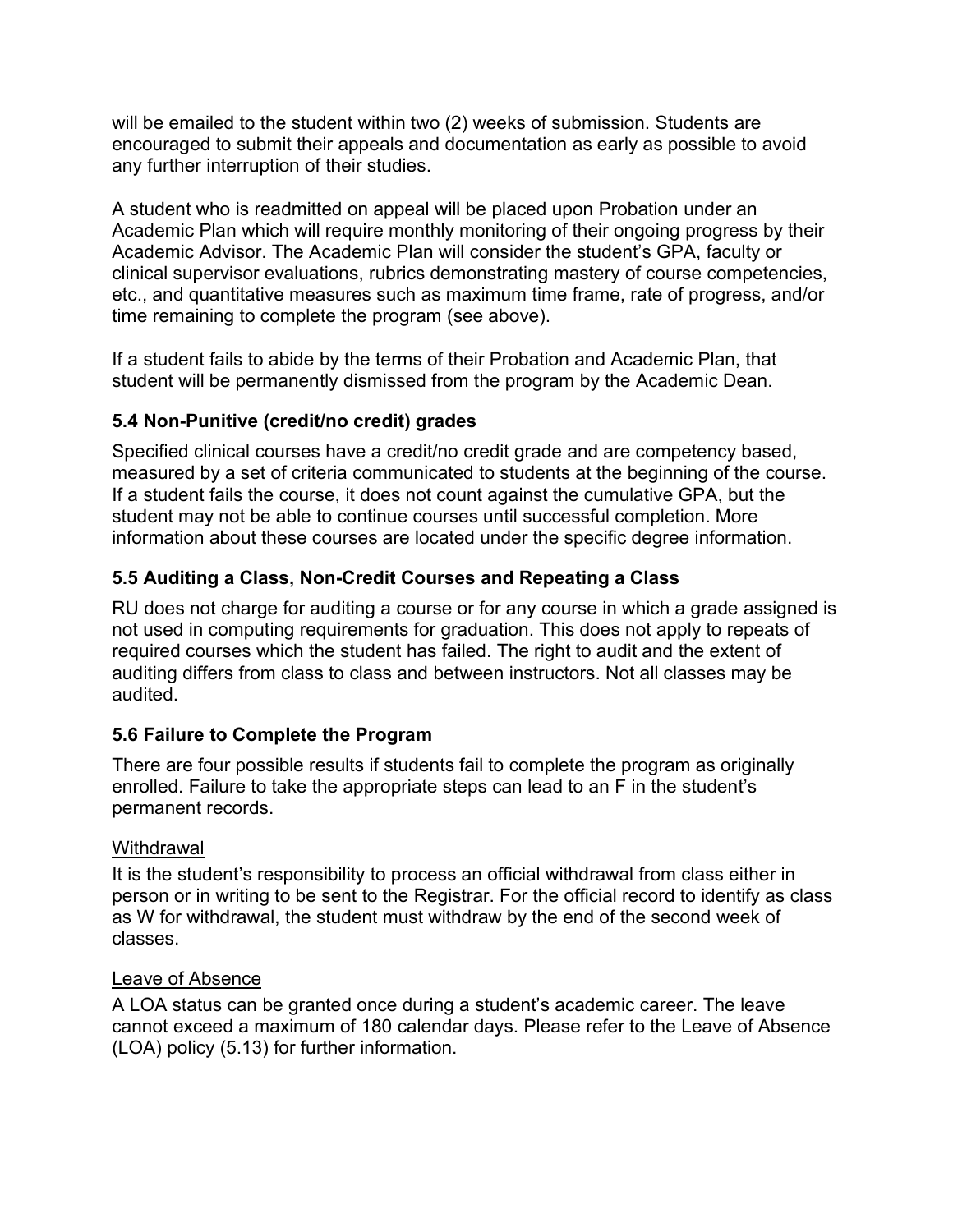### Incomplete

After the second week of class, a withdrawal from class receives an incomplete grade. Incomplete grades may be made up upon arrangement with the instructor. Students are entitled to a prorated refund (see 4.6 Refund Policy).

#### Fail

A student whose grade is below C fails the course, receiving an F. A student may retake a course for a higher grade and is responsible for all normal tuition and fees for the duplicate course.

#### 5.7 Withdrawal from Program

Any student who finds it necessary to interrupt his/her attendance by withdrawing from RU can complete the official withdrawal process by contacting the registrar representative. The official withdrawal form will assist RU in a timely withdrawal processing so that no additional services are rendered or charges incurred.

#### 5.7.1 Withdrawal Date

A student's withdrawal date varies depending on the type of withdrawal.

At Rhombus University, a student's withdrawal date is:

- 1. the date the student officially notified the Admissions and Registrar's Offices of his/her intent to withdraw, or
- 2. the date the Admissions and Registrar's Office verifies the student's intent if informed from another source.

#### 5.7.2 Official Notification Provided by the Student

A student is considered officially withdrawn only when the Admissions and Registrar's Offices have been notified of the intention to withdraw by the student in writing. If a student sends written notification of intent to withdraw, the withdrawal date is the date the letter is received via fax, electronic mail, or postal mail.

The student will receive a refund based upon the date of withdrawal (see 4.6 Refund Policy).

### 5.7.3 Official Notification Provided by the School

If a student ceases attendance without providing official notification, the withdrawal date will be the last day of attendance at an academically-related activity, if documented by RU. In cases where an official notification was not provided by the student because of circumstances beyond the student's control (e.g., illness, accident, grievous personal loss or other circumstances), the date related to the onset of that circumstance will be used as the withdrawal date. The date will be determined by the Director of Academic Affairs.

If a refund is warranted, RU shall notify the student in writing of the refund date, the amount of the refund, the method of calculating the refund and the name and address of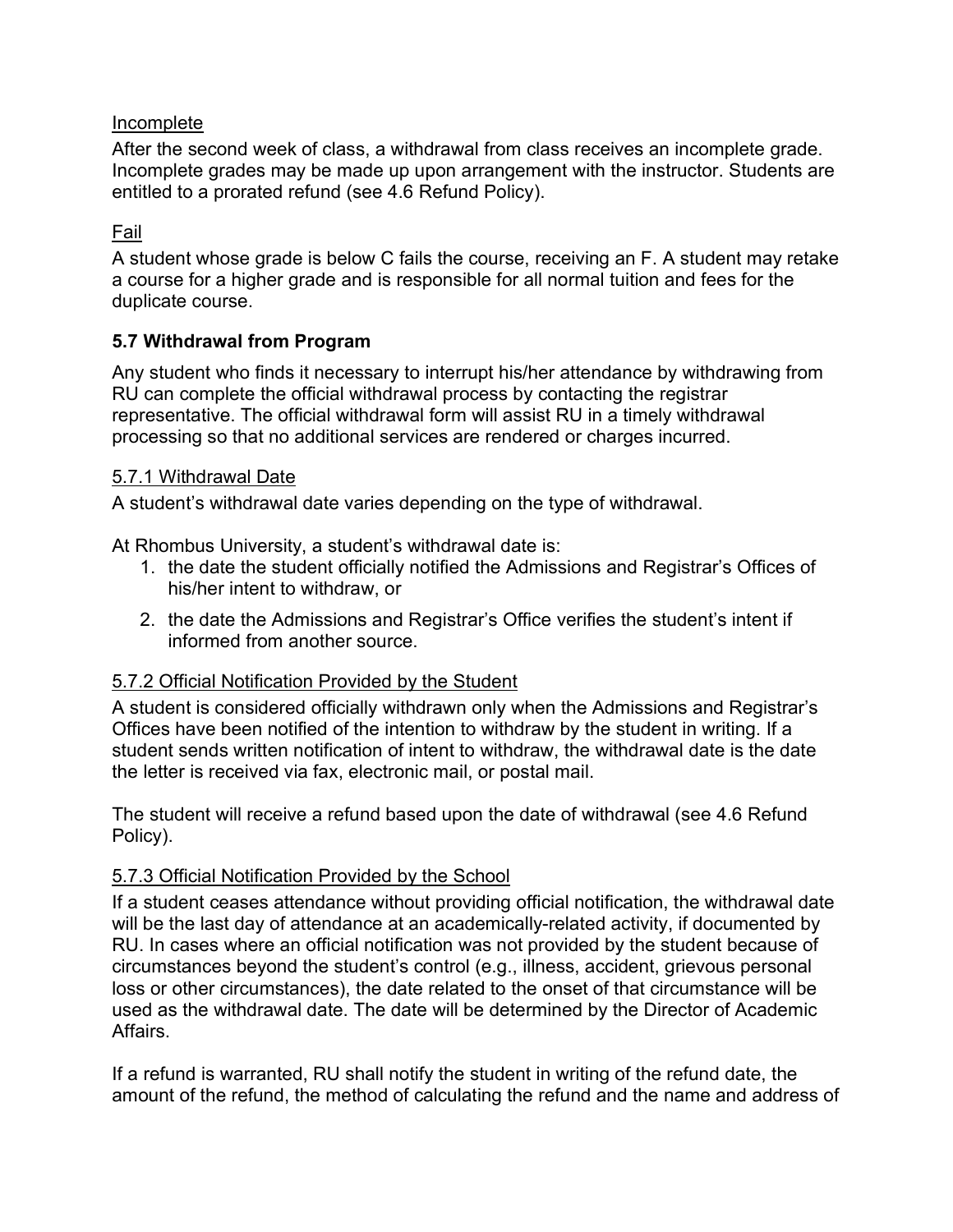the entity to which the refund was sent within 10 days of the date on which the refund is made. Refunds will be made within 30 days of the determined date of withdrawal.

# 5.8 Transfer of Credits Policy to Other Schools

### NOTICE CONCERNING TRANSFERABILITY OF CREDITS AND CREDENTIALS EARNED AT OUR INSTITUTION

The transferability of credits you earn at Rhombus University is at the complete discretion of an institution to which you may seek to transfer. Acceptance of the degree you earn in the Master of Arts in Counseling Psychology program is also at the complete discretion of the institution to which you may seek to transfer. If the credits or degree that you earn at this institution are not accepted at the institution to which you seek to transfer, you may be required to repeat some or all of your coursework at that institution. For this reason, you should make certain that your attendance at this institution will meet your educational goals. This may include contacting an institution to which you may seek to transfer after attending Rhombus University to determine if your credits or degree will transfer.<sup>1</sup>

### Articulation Agreements

Rhombus University has not entered into an articulation or transfer agreement with any other college or university but will notify students if any are put into place in the future.

### Challenge Exams and Achievement Tests

Rhombus University does not award credit based upon challenge examinations or achievement tests.

# 5.9 Transfer of Credits Policy from Other Schools

Rhombus University (RU) considers credit from other institutions accredited by an agency recognized by the United States Department of Education (DOE) or the Council for Higher Education Accreditation (CHEA)

Credit toward curriculum requirements may be given to students if the following requirements are met:

- 1. The previous education must have been completed within the last five years and completed with a passing grade of B or better.
- 2. Official transcripts from a previous institution must be submitted before credit is granted.
- 3. Courses accepted for transfer must have evidence of matching a minimum of 75% course content with the RU course it will replace.
- 4. A maximum of 20% of the degree credits can be transferred from other institutions and any credit granted is always at the discretion of school administration.

<sup>1</sup> CEC 94909(a)(15)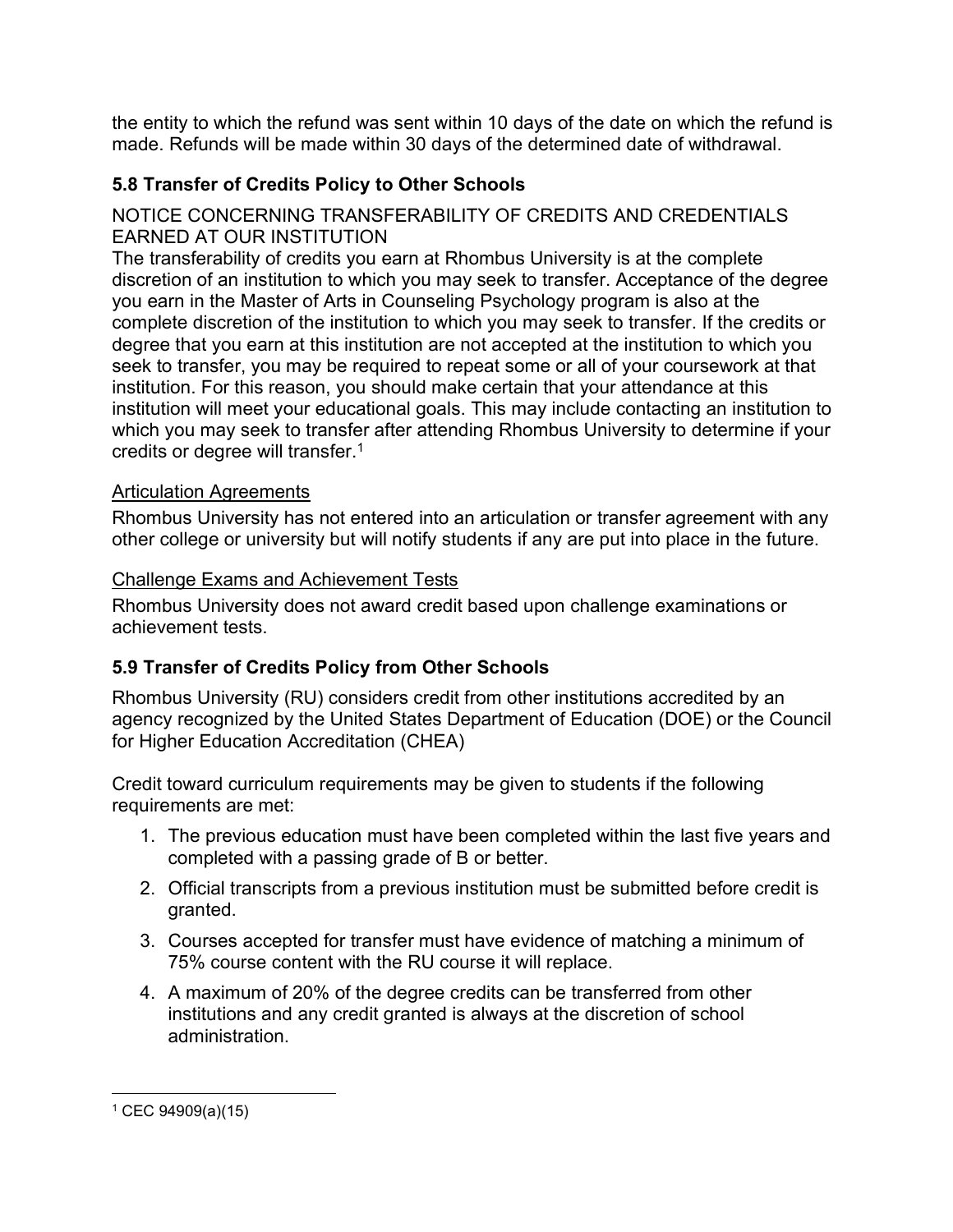#### Articulation Agreements

Rhombus University has not entered into an articulation or transfer agreement with any other college or university but will notify students if any are in put into place in the future.

### 5.10 Experiential Learning

Rhombus University does not credit prior experiential learning for the graduate courses in the Master of Arts in Counseling Psychology.

### 5.11 Attendance Policy

Rhombus University is an online educational institution, allowing flexibility and diverse learning platforms. Education consists of a combination of learning platforms, including, but not limited to, live/synchronous video collaboration, recorded video lectures, reading materials, supplemental online learning methods, discussion board activity, interactive applications of learning, and more. Submissions are done in a consecutive manner in which all assignments of the first lesson are submitted before the second lesson is attempted and so forth for each lesson. This means that students must complete lessons in consecutive order within a course. Attendance is evidenced by submission of an assignment in Populi. An absence is recorded when no assignment has been submitted via Populi for a student from Monday to Sunday of a particular week.

There are two options for course completion, which a student will choose at the time of enrollment of each course.

|                         |         | 7-Week Plan 14-Week Plan |
|-------------------------|---------|--------------------------|
| Course Completion:      | 7 Weeks | 14 Weeks                 |
| Maximum Absence(s): One |         | Two                      |

If the maximum absence(s) is exceeded, the result will be an administrative drop from the class. The student may petition to be placed back into the course (re-enrolled), and the situation will be considered by the Academic Affairs Committee before re-enrollment is granted. The \$150 re-enrollment fee will apply and must be paid along with any other outstanding tuition and fees prior to the reinstatement in the course which must take place no more than 30 days from the administrative drop. The number of weeks in the 7-week or 14-week plan will resume to the week where the drop occurred. For example, if the student was dropped on week 4, upon re-enrollment they would resume on week 4. The student must complete the course within the allotted time frame of their course completion plan (e.g., 7-week/14-week). No further absences are allowed after re-enrollment. If the student does not complete within the allotted time frame, a grade of "W" will be applied to the student's transcript and the student will retake the course and pay all applicable fees.

In the event reinstatement does not take place within the 30 days from the administrative drop, a grade of "W" will be applied to the student's transcript and the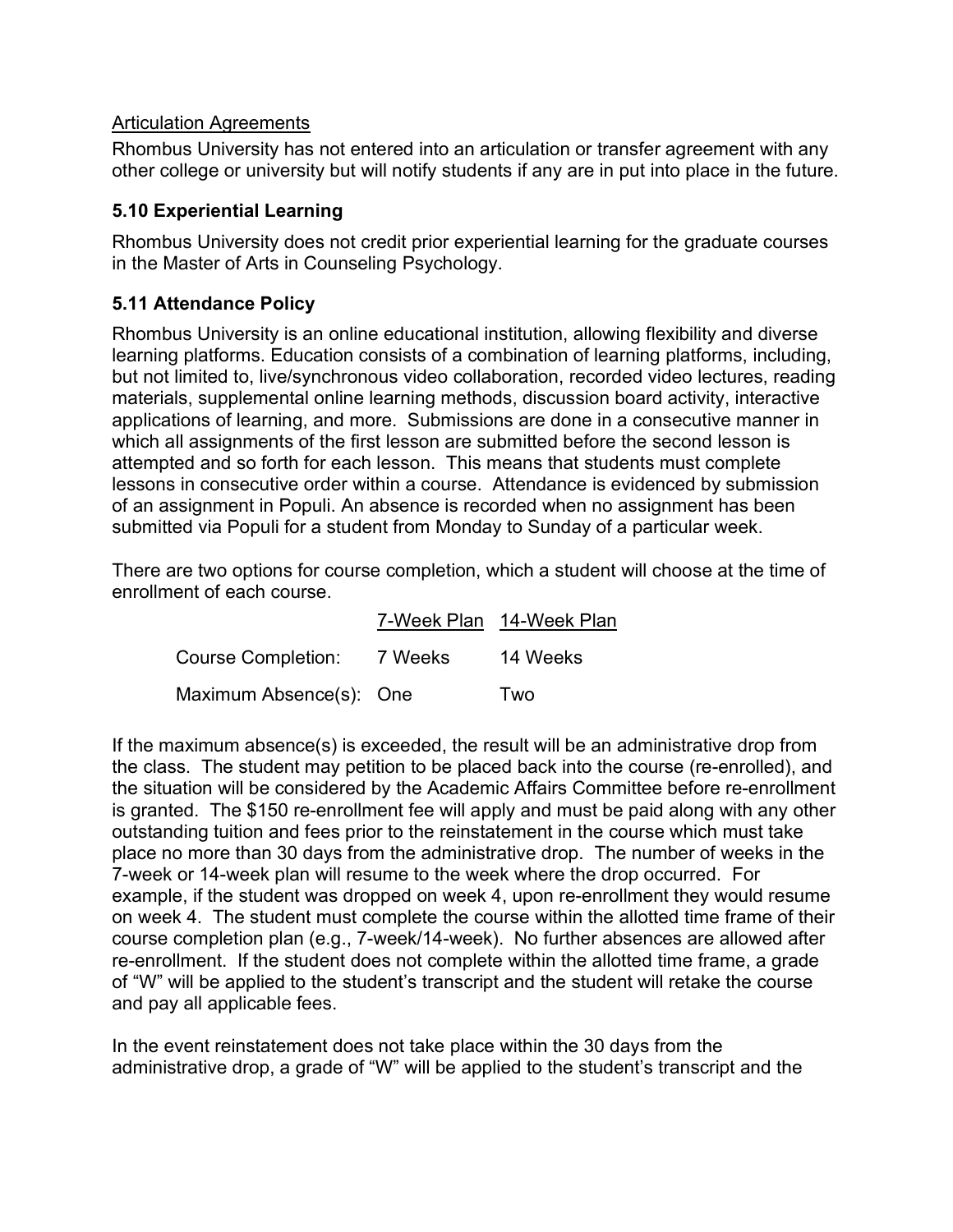student will be responsible for tuition and fees according to the withdrawal policy. The student will retake the course and pay all applicable fees.

# 5.12 Expulsion Policy

Students may be expelled from the university when their conduct is deemed unacceptable or for the following reasons:

- Failure to maintain satisfactory grades
- Failure to achieve satisfactory clinical performance
- Failure to represent Rhombus University in a professional and ethical way
- Failure to maintain financial responsibility

# 5.13 Leave of Absence (LOA) Policy

A leave of absence (LOA) is a temporary interruption in a student's program of study. A LOA refers to the specific time period during a program when a student is not in attendance.

A LOA status can be granted once during a student's academic career. The leave cannot exceed a maximum of 180 calendar days within a continuous 12-month period. Students who do not return to full-time status at the end of their leave are considered to have withdrawn from Rhombus University.

- I. One (1) LOA will be allowed for emergency, illness or pregnancy. Students will be required to continue their instruction in the next available class at the point where their studies were interrupted, at the discretion of the academic advisor.
- II. The LOA must not exceed a total of 180 calendar days within a payment period or period of enrollment.
- III. The time taken for a LOA will not be counted against the maximum allowable time for program completion. Hours of the program will resume when the LOA is officially completed.

### Requesting LOA Procedure:

- 1. Students must outline the reason for their leave in writing and submit it to the registrar representative who will present the request for approval to the academic advisor.
- 2. The Registrar will notify students approved for leave with a letter.

### Returning from a LOA Procedure:

- 1. Students on personal leave must meet with their academic advisor prior to resuming studies.
- 2. Any conditions set for a return from leave, such as a letter of clearance from the student's physician for medical leave of absence, that are specified in the letter of approval from the academic advisor must be met before the student may resume his/her studies.